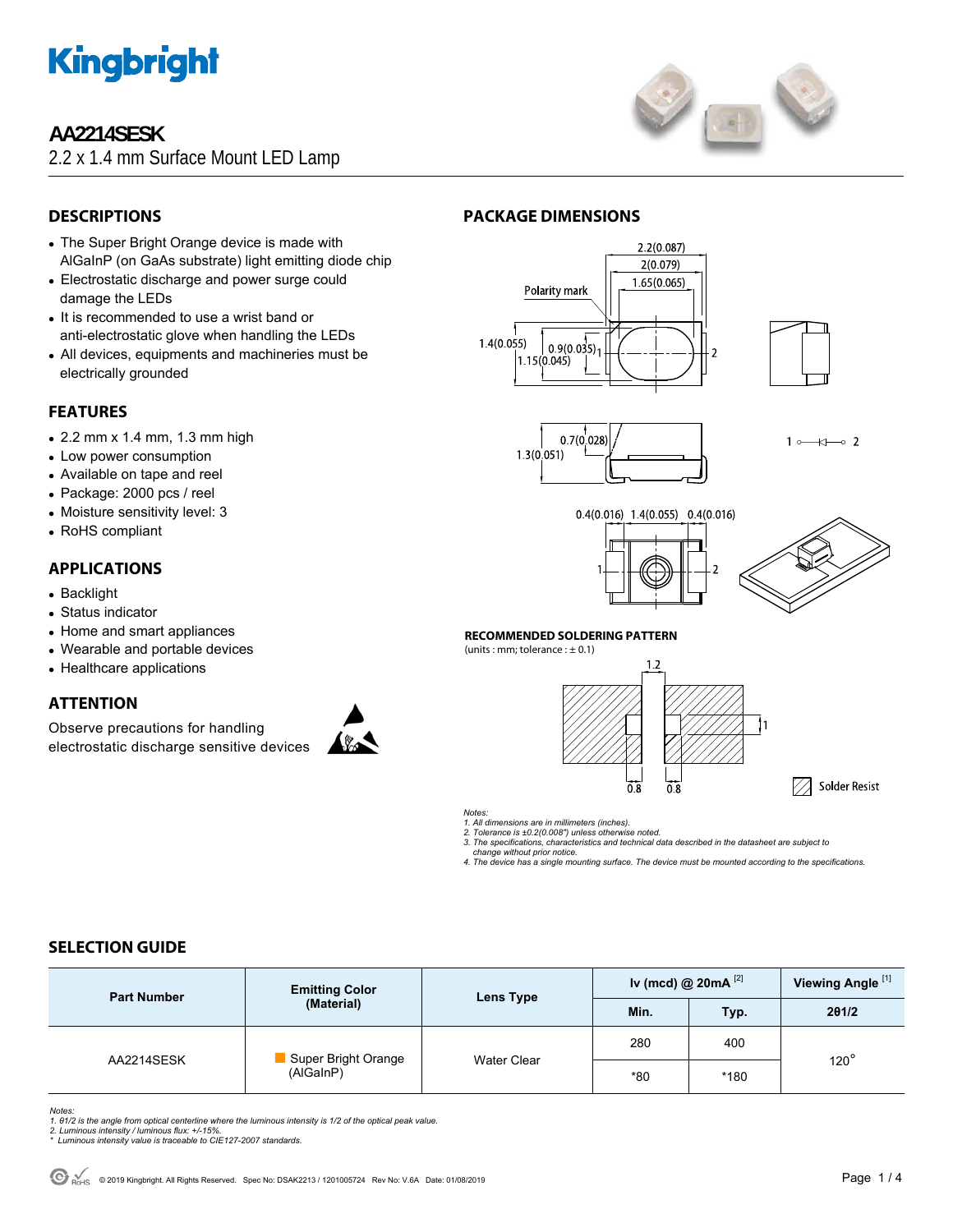# **Kingbright**

#### **ELECTRICAL / OPTICAL CHARACTERISTICS at T<sub>A</sub>=25°C**

| <b>Parameter</b>                                    |                            |                       | Value |                          | <b>Unit</b> |
|-----------------------------------------------------|----------------------------|-----------------------|-------|--------------------------|-------------|
|                                                     | Symbol                     | <b>Emitting Color</b> | Typ.  | Max.                     |             |
| Wavelength at Peak Emission $I_F$ = 20mA            | $\lambda_{\rm peak}$       | Super Bright Orange   | 610   | $\overline{\phantom{0}}$ | nm          |
| Dominant Wavelength $I_F$ = 20mA                    | $\lambda_{\text{dom}}$ [1] | Super Bright Orange   | 605   | $\overline{\phantom{0}}$ | nm          |
| Spectral Bandwidth at 50% Φ REL MAX<br>$I_F = 20mA$ | Δλ                         | Super Bright Orange   | 29    | $\overline{\phantom{a}}$ | nm          |
| Capacitance                                         | С                          | Super Bright Orange   | 15    | $\overline{\phantom{a}}$ | pF          |
| Forward Voltage $I_F = 20mA$                        | $V_F$ <sup>[2]</sup>       | Super Bright Orange   | 2.1   | 2.5                      | v           |
| Reverse Current ( $V_R$ = 5V)                       | l <sub>R</sub>             | Super Bright Orange   |       | 10                       | μA          |

*Notes:* 

*1. The dominant wavelength (*λ*d) above is the setup value of the sorting machine. (Tolerance* λ*d : ±1nm. )* 

*2. Forward voltage: ±0.1V. 3. Wavelength value is traceable to CIE127-2007 standards.* 

*4. Excess driving current and / or operating temperature higher than recommended conditions may result in severe light degradation or premature failure.* 

# **ABSOLUTE MAXIMUM RATINGS at T<sub>A</sub>=25°C**

| Parameter                               | Symbol                   | Value          | Unit        |
|-----------------------------------------|--------------------------|----------------|-------------|
| Power Dissipation                       | $P_D$                    | 75             | mW          |
| Reverse Voltage                         | $V_R$                    | 5              | V           |
| Junction Temperature                    | $T_j$                    | 115            | $^{\circ}C$ |
| <b>Operating Temperature</b>            | $T_{op}$                 | $-40$ to $+85$ | $^{\circ}C$ |
| Storage Temperature                     | $T_{\text{stg}}$         | $-40$ to $+85$ | °C          |
| DC Forward Current                      | ΙF                       | 30             | mA          |
| Peak Forward Current                    | $I_{FM}$ <sup>[1]</sup>  | 195            | mA          |
| Electrostatic Discharge Threshold (HBM) | $\overline{\phantom{a}}$ | 3000           | V           |

Notes:<br>1. 1/10 Duty Cycle, 0.1ms Pulse Width.<br>2. Relative humidity levels maintained between 40% and 60% in production area are recommended to avoid the build-up of static electricity – Ref JEDEC/JESD625-A and JEDEC/J-STD-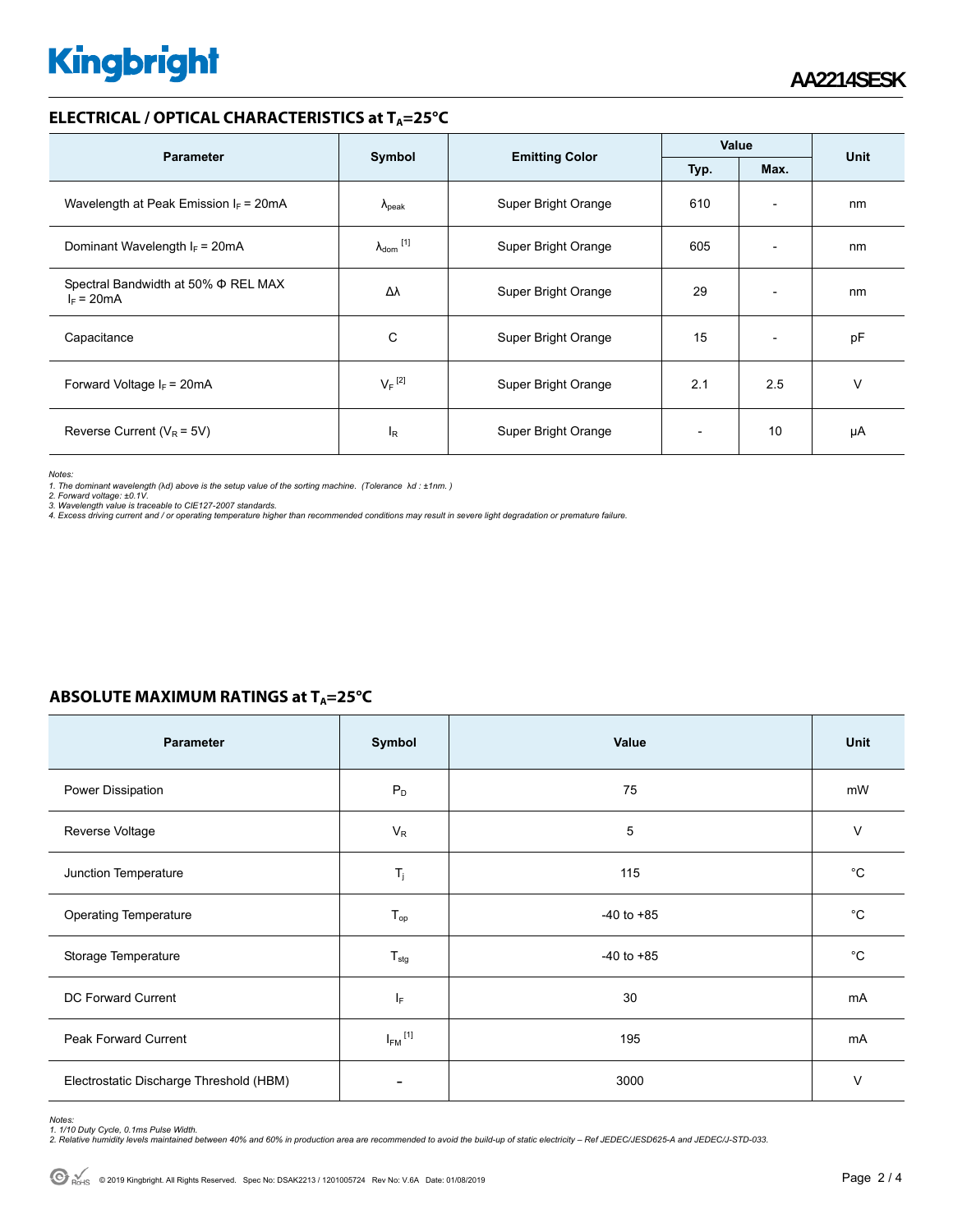# **Kingbright**

#### **TECHNICAL DATA**



#### **SPATIAL DISTRIBUTION**



#### **SUPER BRIGHT ORANGE**



#### 50 Permissible forward current (mA) uminous intensity normalised at Permissible forward current (mA) Luminous intensity normalised at 40 ပ္ပ 30  $T_a = 25^\circ$ C  $T_a = 25$ 20 10  $\Omega$ -40 -20 0 20 40 60 80 100 Ambient temperature (°C)

#### **Forward Current Derating Curve Luminous Intensity vs. Ambient Temperature**



#### **REFLOW SOLDERING PROFILE for LEAD-FREE SMD PROCESS**



# **TAPE SPECIFICATIONS** (units : mm)



#### **REEL DIMENSION** (units : mm)



*Notes:* 

- 
- 1. Don't cause stress to the LEDs while it is exposed to high temperature.<br>2. The maximum number of reflow soldering passes is 2 times.<br>3. Reflow soldering is recommended. Other soldering methods are not recommended as the  *cause damage to the product.*